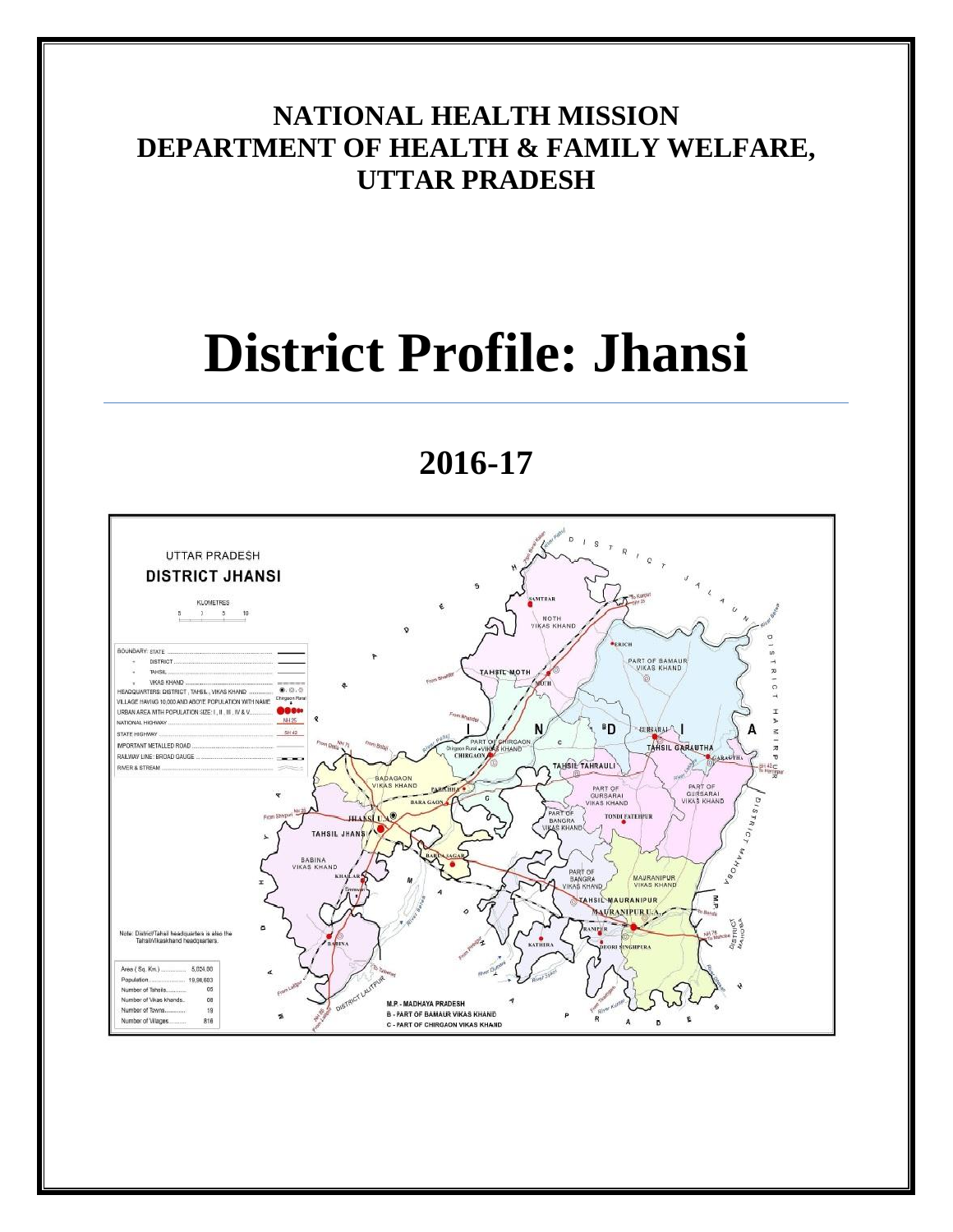# **District Profile: Jhansi**

|                                                        | <b>Jhansi</b> | <b>Uttar Pradesh</b> |
|--------------------------------------------------------|---------------|----------------------|
| Rural Population (In lakhs) (Census 2011)              | 11.65119      | 1551.11              |
| Number of Districts/Blocks (RHS 2014)                  | 8             | 75                   |
| Number of Sub District (Tehsil/Taluka etc.)Census 2011 | 5             | 312                  |
| Number of Villages (RHS 2014)                          | 816           | 106704               |
| Number of District Hospitals (RHS 2014)                | 2             | 160                  |
| Number of Community Health Centres (RHS 2014)          | 6             | 773                  |
| Number of Primary Health Centres (RHS 2014)            | 51            | 3497                 |
| Number of Sub Centres (RHS 2014)                       | 326           | 20521                |

# **Demographic Profile**

| <b>Indicator</b>                                   | <b>Jhansi</b> | <b>Uttar Pradesh</b> |
|----------------------------------------------------|---------------|----------------------|
|                                                    |               |                      |
| Total Population (In Crore) (Census 2011)          | 0.20          | 19.96                |
| Decadal Growth (%) (Census 2001)                   | 398           | 20.09                |
| Crude Birth Rate (SRS 2014)                        | 18.9          | 27.2                 |
| Crude Death Rate (SRS 2014)                        | 6.4           | 7.7                  |
| Natural Growth Rate (SRS 2014)                     | 12.5          | 19.5                 |
| Sex Ratio (Census 2011)                            | 885           | 908                  |
| Child Sex Ratio (Census 2011)                      | 859           | 899                  |
| Schedule Caste population (In Crore) (Census 2001) | 0.05          | 3.51                 |
| Schedule Tribe population (in crore) (Census 2001) | 0.0003        | 0.011                |
| Total Literacy Rate (%) (Census 2011)              | 76.37         | 69.72                |
| Male Literacy Rate (%) (Census 2011)               | 86.58         | 79.24                |
| Female Literacy Rate (%) (Census 2011)             | 64.88         | 59.26                |

# **Status of Health Indicators**

| <b>Indicators</b>            | <b>Jhansi</b>       |                     | $\frac{6}{6}$<br><b>Decline</b><br>(MH) | <b>Uttar Pradesh</b> |                    | $\frac{6}{9}$<br><b>Decline</b><br>(MH) |
|------------------------------|---------------------|---------------------|-----------------------------------------|----------------------|--------------------|-----------------------------------------|
| <b>Infant Mortality Rate</b> | 42<br><b>AHS 11</b> | 41<br><b>AHS 12</b> | 2.38%                                   | 71<br>$(SRS-2006)$   | 50<br>$(SRS-2014)$ | 29.57%                                  |
| Neo-Natal Mortality Rate     | 30<br><b>AHS 11</b> | 29<br><b>AHS 12</b> | 3.33%                                   | 46<br>(SRS 2006)     | 35<br>$(SRS-2014)$ | 23.91%                                  |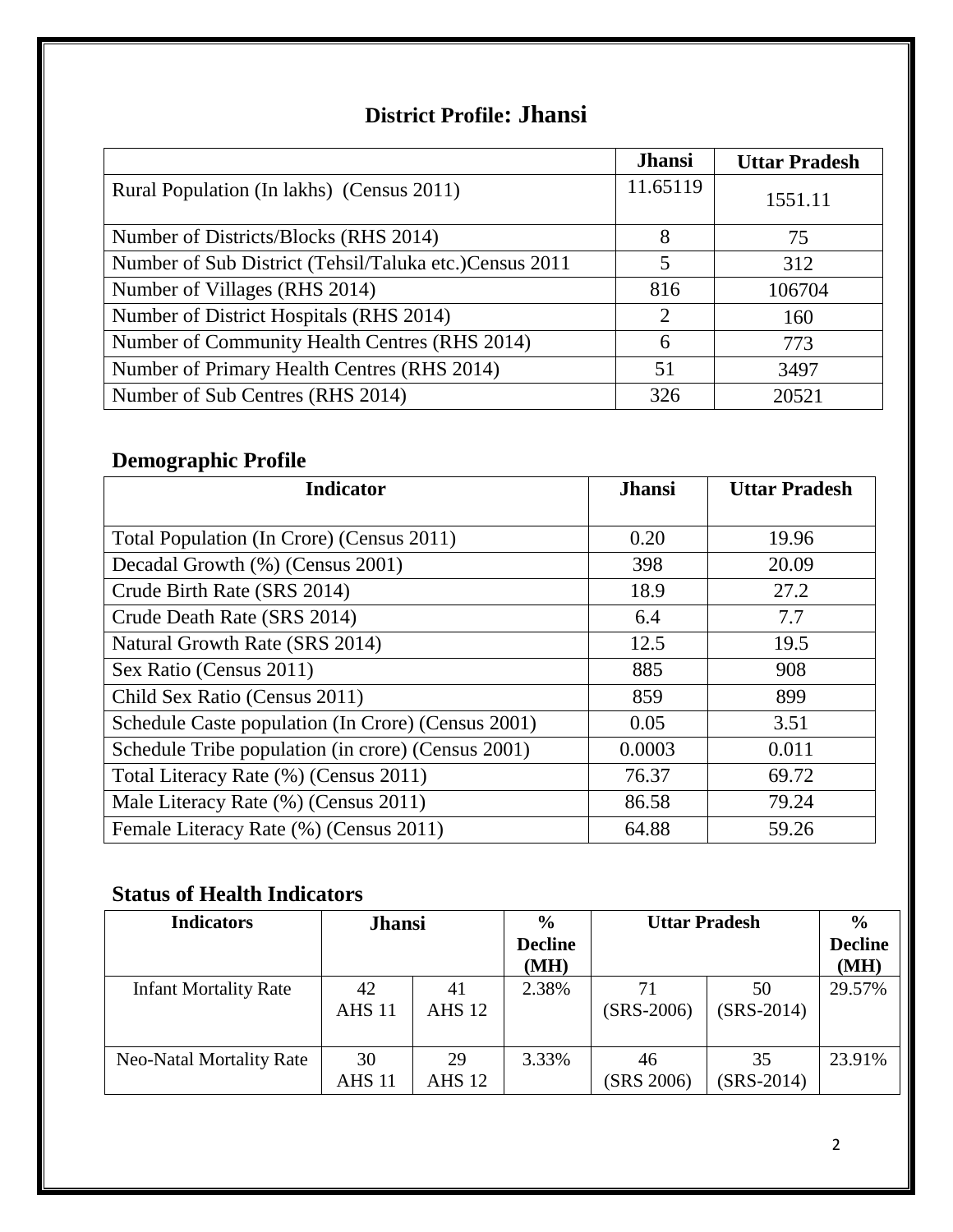| <b>Maternal Mortality Ratio</b>  | 207           | 233           | $-12.56%$ | 440          | 285        | 35.22%  |
|----------------------------------|---------------|---------------|-----------|--------------|------------|---------|
|                                  | <b>AHS 11</b> | <b>AHS 12</b> |           | (SRS 2004-   | (SRS 2011- |         |
|                                  |               |               |           | (06)         | 13)        |         |
| <b>Total Fertility Rate</b>      | 2.4           | 2.3           | 4.16%     | 4.2          | 3.1        | 26.19%  |
|                                  | <b>AHS 11</b> | <b>AHS 12</b> |           | $(SRS-2006)$ | (SRS 2014) |         |
| <b>Under-five Mortality Rate</b> | 60            | 59            | 1.66%     | 91           | 64         | 29.67 % |
|                                  | <b>AHS 11</b> | AHS 12        |           | (SRS 2008)   | (SRS 2013) |         |

**Progress under Health Systems Strengthening**

| SI.<br>N <sub>0</sub> | <b>Activity</b>               | <b>Status</b>                                                                                                                                                                                                                      |                                        |                                    |                                                        |                                                        |
|-----------------------|-------------------------------|------------------------------------------------------------------------------------------------------------------------------------------------------------------------------------------------------------------------------------|----------------------------------------|------------------------------------|--------------------------------------------------------|--------------------------------------------------------|
| $\mathbf{1}$          | 24x7 PHCs                     | Out of 51, only 14 PHCs are functioning on 24x7 basis.                                                                                                                                                                             |                                        |                                    |                                                        |                                                        |
| $\overline{2}$        | Functioning as<br><b>FRUs</b> | Only 4 Facilities (1 Med Co 2 DH and 2 CHC) are working as<br><b>FRUs</b>                                                                                                                                                          |                                        |                                    |                                                        |                                                        |
| 3                     | <b>ASHAs</b><br>Selected      | 1225 ASHAs have been engaged<br>(1225 have been trained in 1 <sup>st</sup> Module, and 1225 ASHAs are<br>trained upto $5th$ Module and 1020 ASHAs trained in Round-1 &<br>ASHAs trained in Round-2 of $6^{th}$ & $7^{th}$ Modules) |                                        |                                    |                                                        |                                                        |
| $\overline{4}$        | Contractual<br>appointments   |                                                                                                                                                                                                                                    | Human Resource (HR) has been approved. |                                    | Physicians 21, SNs 77, ANMs 145, LTs 2 Pharmacists 1,) | (Medical Officers (MBBS) - 0, Specialist 6, AYUSH Mos/ |
| 5                     | Rogi Kalyan<br>Samiti         | 10 facilities (2 DH, 8 CHCs) have been registered with RKS.                                                                                                                                                                        |                                        |                                    |                                                        |                                                        |
| 6                     | <b>VHSNCs</b>                 |                                                                                                                                                                                                                                    |                                        |                                    | Out of 496 villages, 437 villages constituted VHSNCs.  |                                                        |
| 7                     | <b>DLVMCs</b>                 |                                                                                                                                                                                                                                    | Completion of DLVMC has been reported. |                                    |                                                        |                                                        |
| 8                     | <b>VHNDs</b>                  |                                                                                                                                                                                                                                    | 19512 VHNDs were held during 2015-16.  |                                    |                                                        |                                                        |
| 9                     | <b>ERS</b>                    |                                                                                                                                                                                                                                    |                                        |                                    | 24 (102-Type) & 18 (108-Type) are operational.         |                                                        |
| 10                    | <b>MMU</b>                    | No approval of Mobile Medical Units (MMU) has been given to<br>the District.                                                                                                                                                       |                                        |                                    |                                                        |                                                        |
| 11                    | Ambulance                     | No approval of ambulances has been given to the District.                                                                                                                                                                          |                                        |                                    |                                                        |                                                        |
|                       |                               | New Construction<br>Renovation/Up gradation<br>Facility                                                                                                                                                                            |                                        |                                    |                                                        |                                                        |
|                       | Infrastructure                |                                                                                                                                                                                                                                    |                                        | Sanctioned   Completed             | Sanctioned                                             | Completed                                              |
| 12                    | Strengthening                 | <b>DH</b>                                                                                                                                                                                                                          |                                        |                                    |                                                        |                                                        |
|                       |                               | <b>CHC</b>                                                                                                                                                                                                                         | 6                                      | $\theta$                           |                                                        |                                                        |
|                       |                               | <b>PHC</b>                                                                                                                                                                                                                         | $\overline{0}$<br>$\overline{0}$       | $\overline{0}$<br>$\boldsymbol{0}$ |                                                        |                                                        |
|                       |                               | <b>SC</b>                                                                                                                                                                                                                          |                                        |                                    |                                                        |                                                        |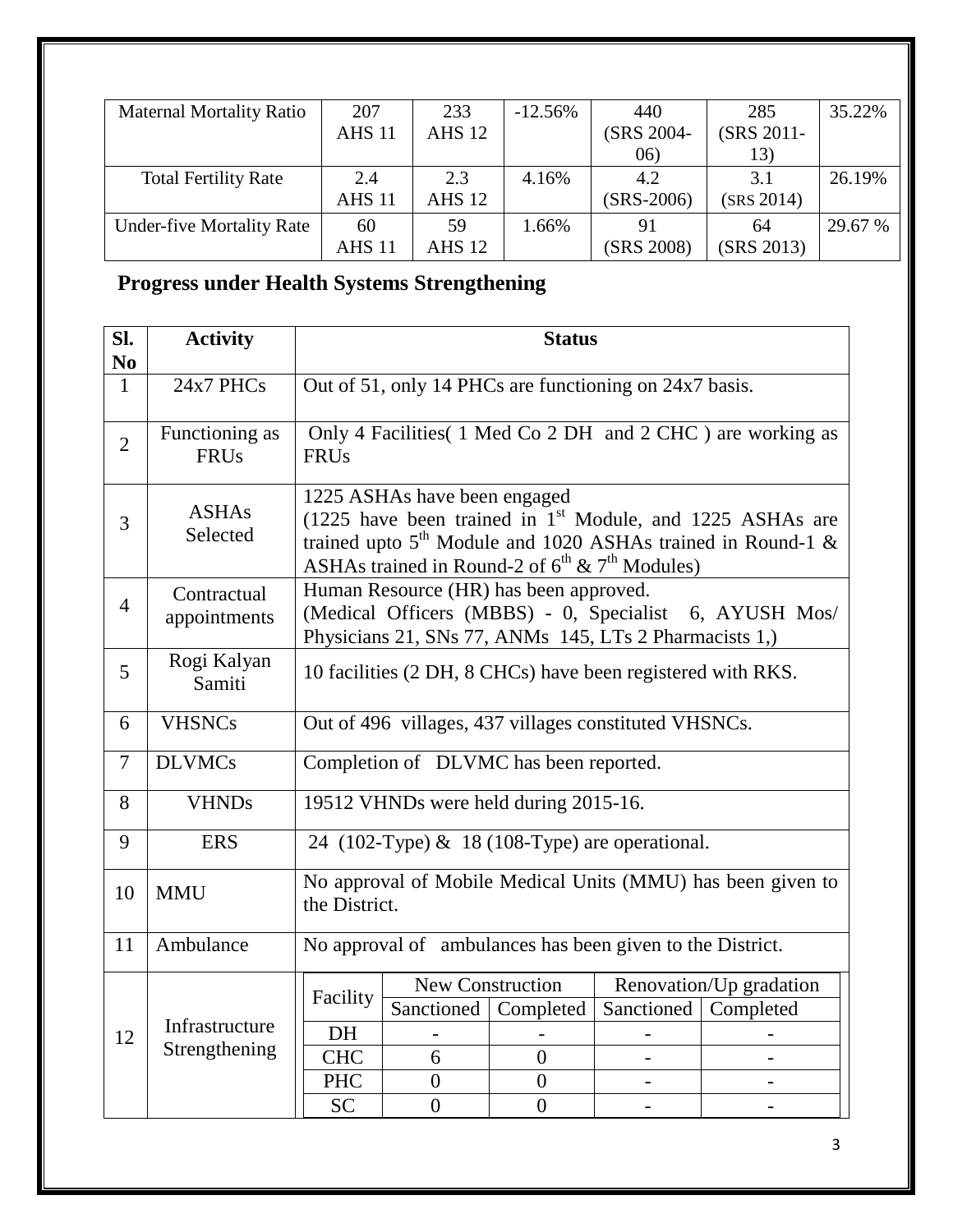| New Born Care | Sick New Born Care unit (SNCU)               |  |
|---------------|----------------------------------------------|--|
| <b>Jnits</b>  | New Born Stabilization Unit (NBSU)           |  |
| established   | New Born Care Corner (NBCC)                  |  |
|               | <b>Nutrition Rehabilitation Center (NRC)</b> |  |

# **Physical Progress of Institutional Deliveries and JSY**

| Year    | <b>Institutional Deliveries</b> | <b>JSY</b> beneficiaries |
|---------|---------------------------------|--------------------------|
| 2012-13 | 32782                           | 24673                    |
| 2013-14 | 37410                           | 26461                    |
| 2014-15 | 38579                           | 25433                    |
| 2015-16 | 34727                           | 25742                    |
| 2016-17 |                                 |                          |

## **1. Funds Released under NRHM** (in crores)

| Year         | <b>Allocation</b> | Release* | <b>Expenditure</b> |
|--------------|-------------------|----------|--------------------|
| 2012-13      | 34.78             | 34.78    | 14.29              |
| 2013-14      | 32.42             | 32.42    | 20.75              |
| 2014-15      | 36.97             | 36.97    | 24.82              |
| 2015-16      | 46.61             | 46.61    | 25.93              |
| <b>Total</b> | 150.78            | 150.78   | 85.79              |

\*Release figures for the F.Y. 2015-16 are updated on 31.03.2016 and provisional.

### **NUHM**

# **A. Demographic Profile (As per Census 2011):**

|                | Total Population (In lakhs)                            | 19.95  |
|----------------|--------------------------------------------------------|--------|
| $\overline{2}$ | Urban Population (In lakhs)                            | 5.67   |
| 3              | Urban Population as percentage of total population     | 28.42% |
| 4              | Urban slum population (in lakhs)                       | 2.44   |
| 5              | Slum population as percentage of urban population      | 43.03  |
| 6              | Number of Metro cities                                 |        |
| 7              | Number of Million + cities $(> 10$ lakh population)    |        |
| 8              | Number of cities with 1 to 10 lakh population          |        |
| 9              | Number of towns with less than 1 lakh but more than 50 |        |
|                | thousand population                                    |        |
| 10             | Number of State HQs/District HQs which have population |        |